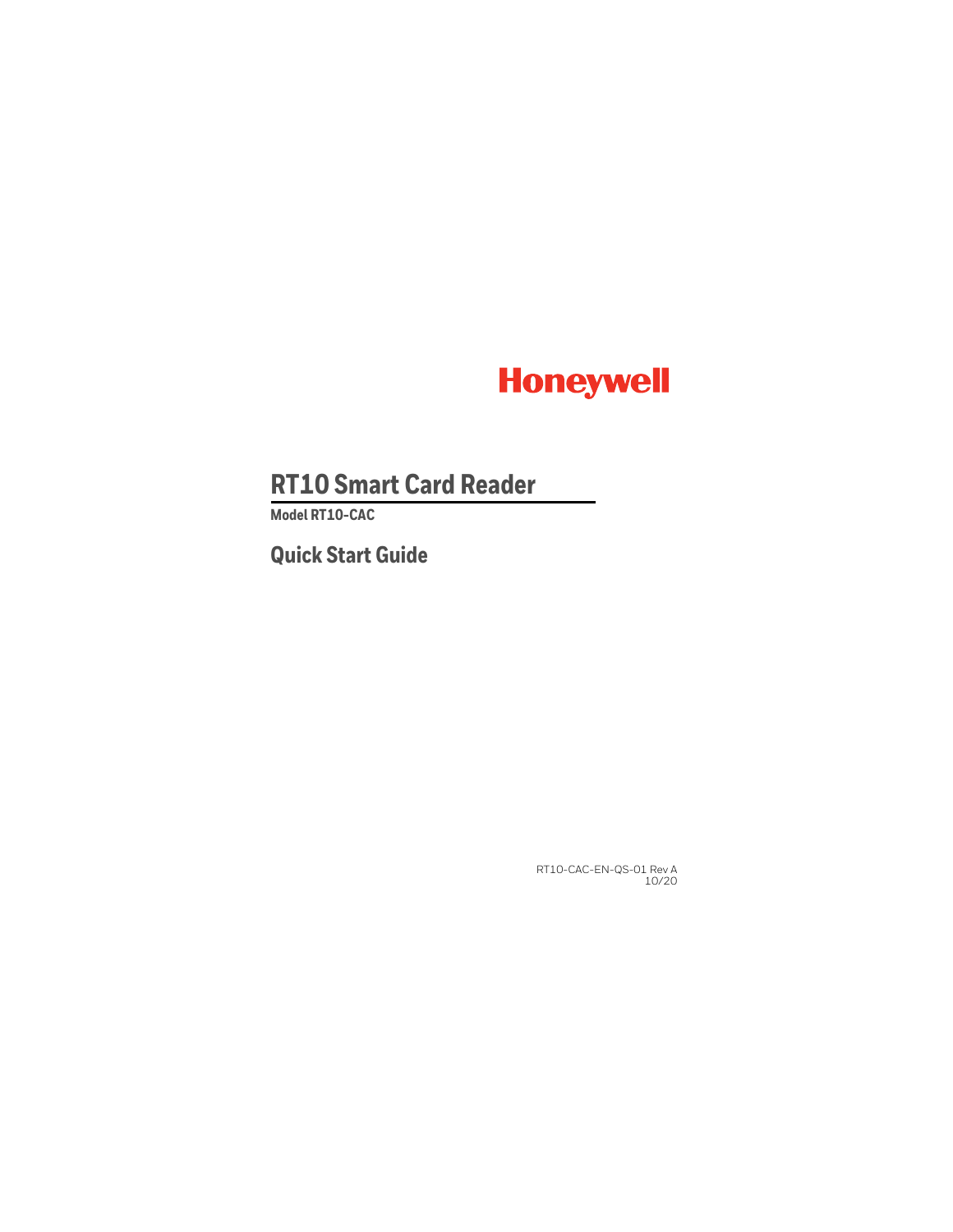## **Out of the Box**

Make sure that your shipping box contains these items:

- RT10 Smart Card Reader (RT10-CAC) with I/O cover
- Screws

Be sure to keep the original packaging in case you need to return the reader for service.



**Caution: We recommend the use of Honeywell accessories and power adapters. Use of any non-Honeywell accessories or power adapters may cause damage not covered by the warranty**



**Caution: Make sure that all components are dry prior to using the computers and batteries with accessories. Using wet components may cause damage not covered by** 

#### **About the Smart Card Reader**

Before you connect the smart card reader to the RT10, make sure you have the most recent smart card reader driver and utility installed.

How to install software can be found in the RT10 user guides on [www.honeywellaidc.com.](https://www.honeywellaidc.com)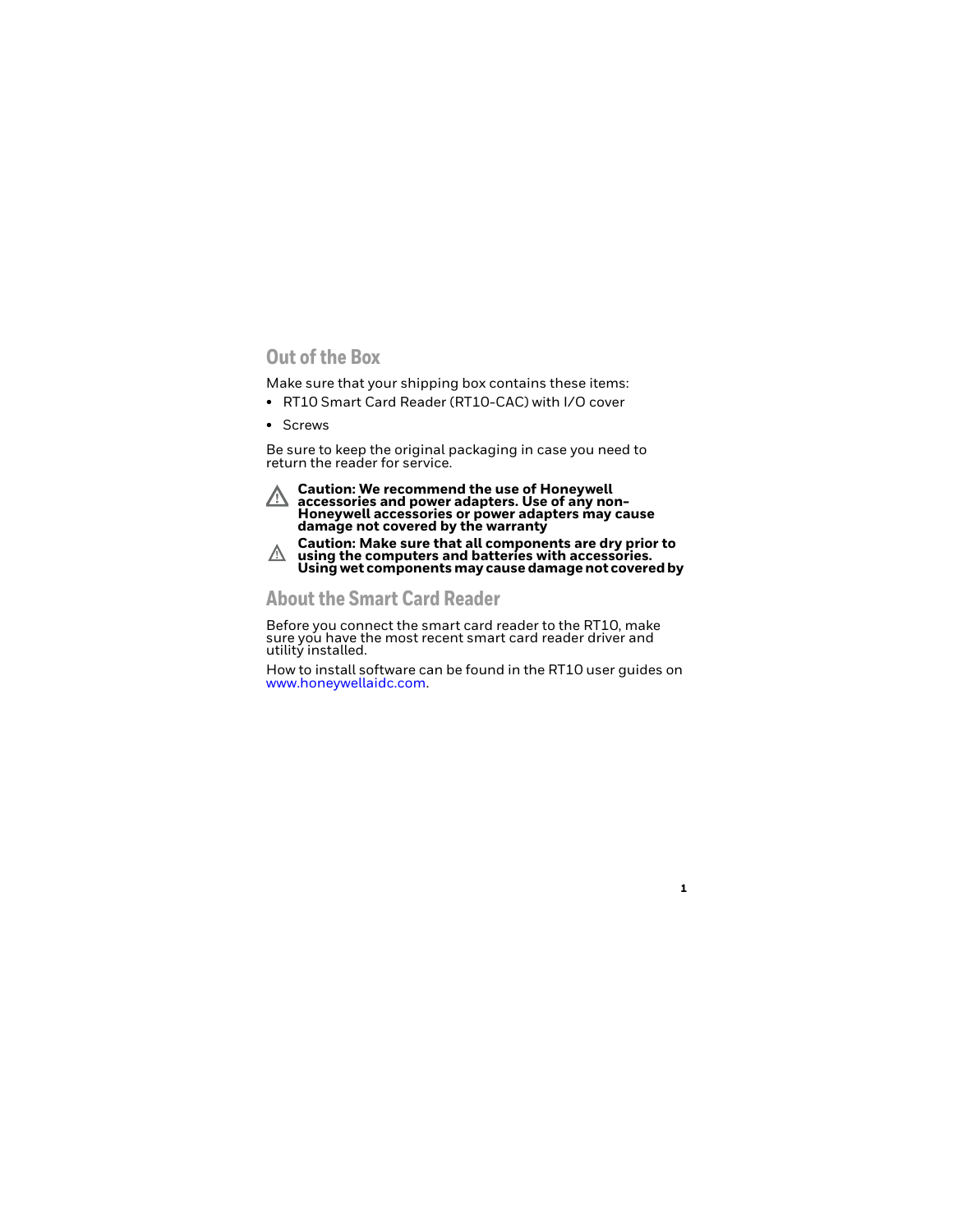## **Install the RT10 Smart Card Reader**

- 1. Turn the RT10 tablet off.
- 2. Remove the extension port cover from the back of the tablet.



3. Install the reader using the screws provided.



4. Turn on the tablet. A green LED displays on the reader.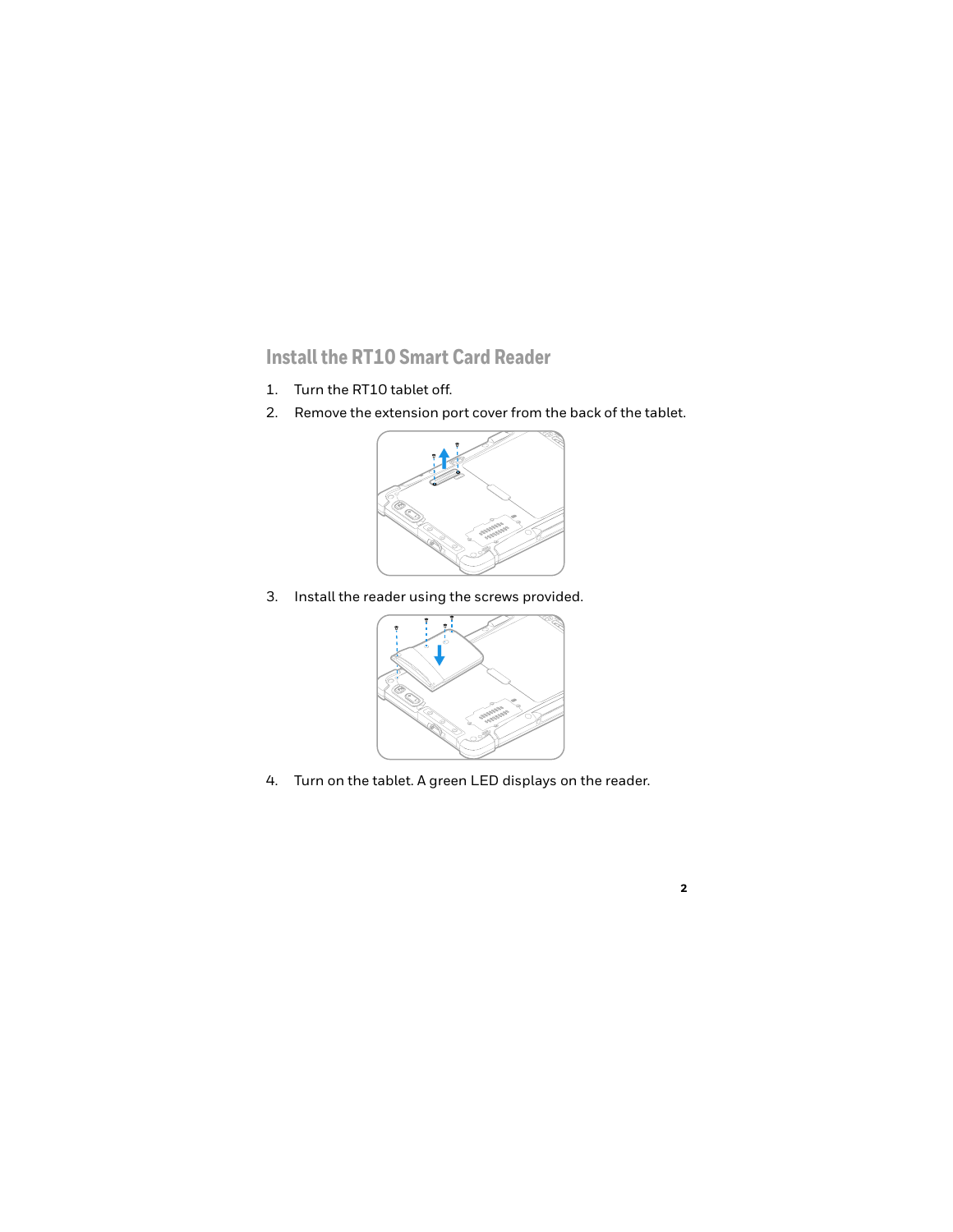## **Enable the Expansion Module (RT10W only)**

To enable the add-on module for the expansion port:

- 1. Press the  $\bigcap$  Menu button on the tablet or double-tap on the home screen to open the Hottab utility.
- 2. Tap **Device ON/OFF.**
- 3. Tap  $\overline{P}_{0}^{1}$ . When the icon is orange the expansion port is enabled. When the icon is white, the port is disabled.

#### **Insert a Card**

Insert a smart card into the slot with the chip facing forward.



An alert notifies you that the card is detected by the hardware.

#### **Support**

To search our knowledge base for a solution or to log into the<br>Technical Support portal and report a problem, go to<br>www.hsmcontactsupport.com.